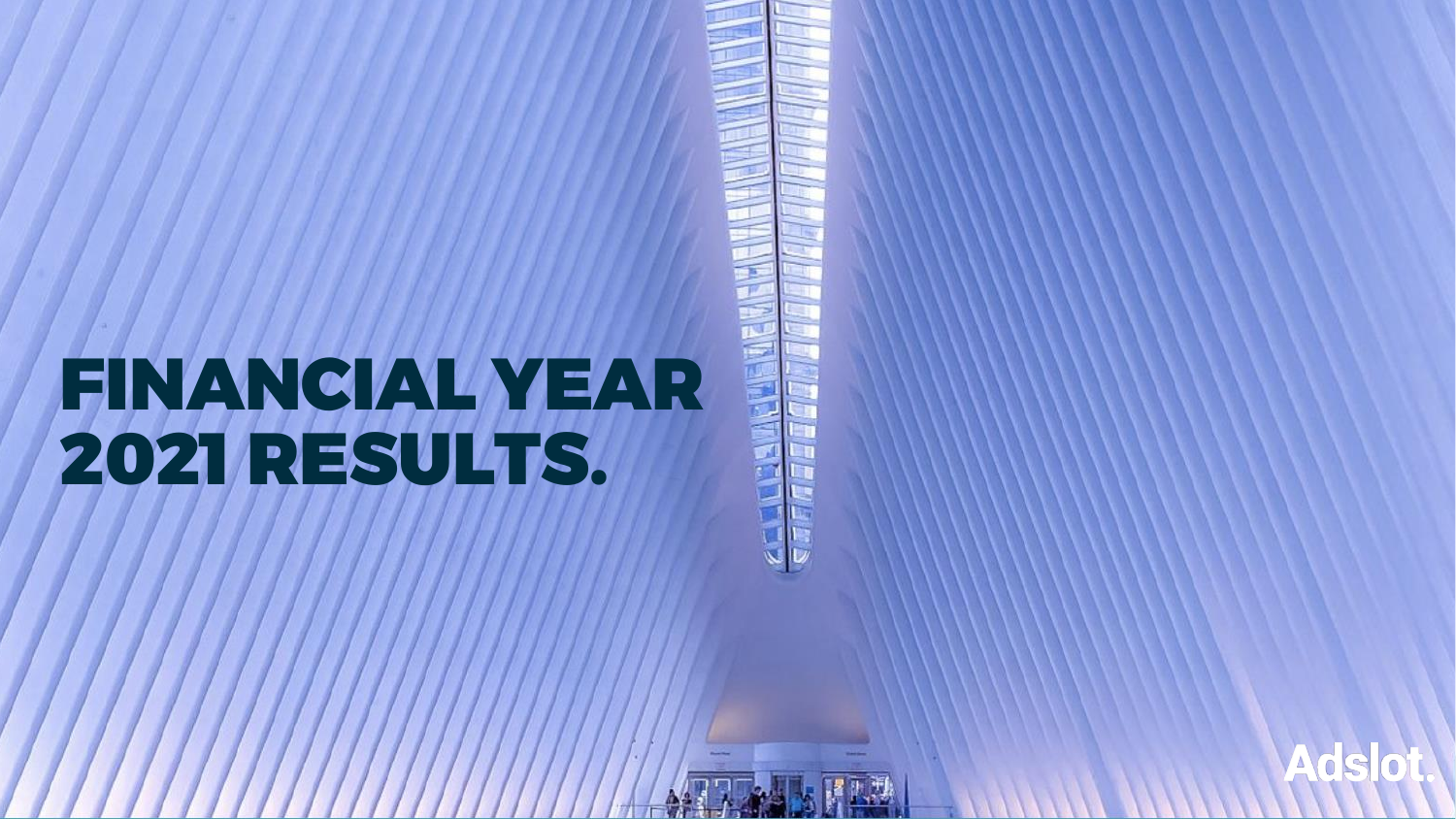### FY21 STRATEGIC PRIORITIES.

During FY21, the Company continued its focus on a number of key strategic priorities:

- Activating currently contracted agency groups to drive growth in *Adslot Media* trading fees;
- Pursuing further market deployments for *Symphony* with existing agency clients; and
- Maintaining a focus on cost management.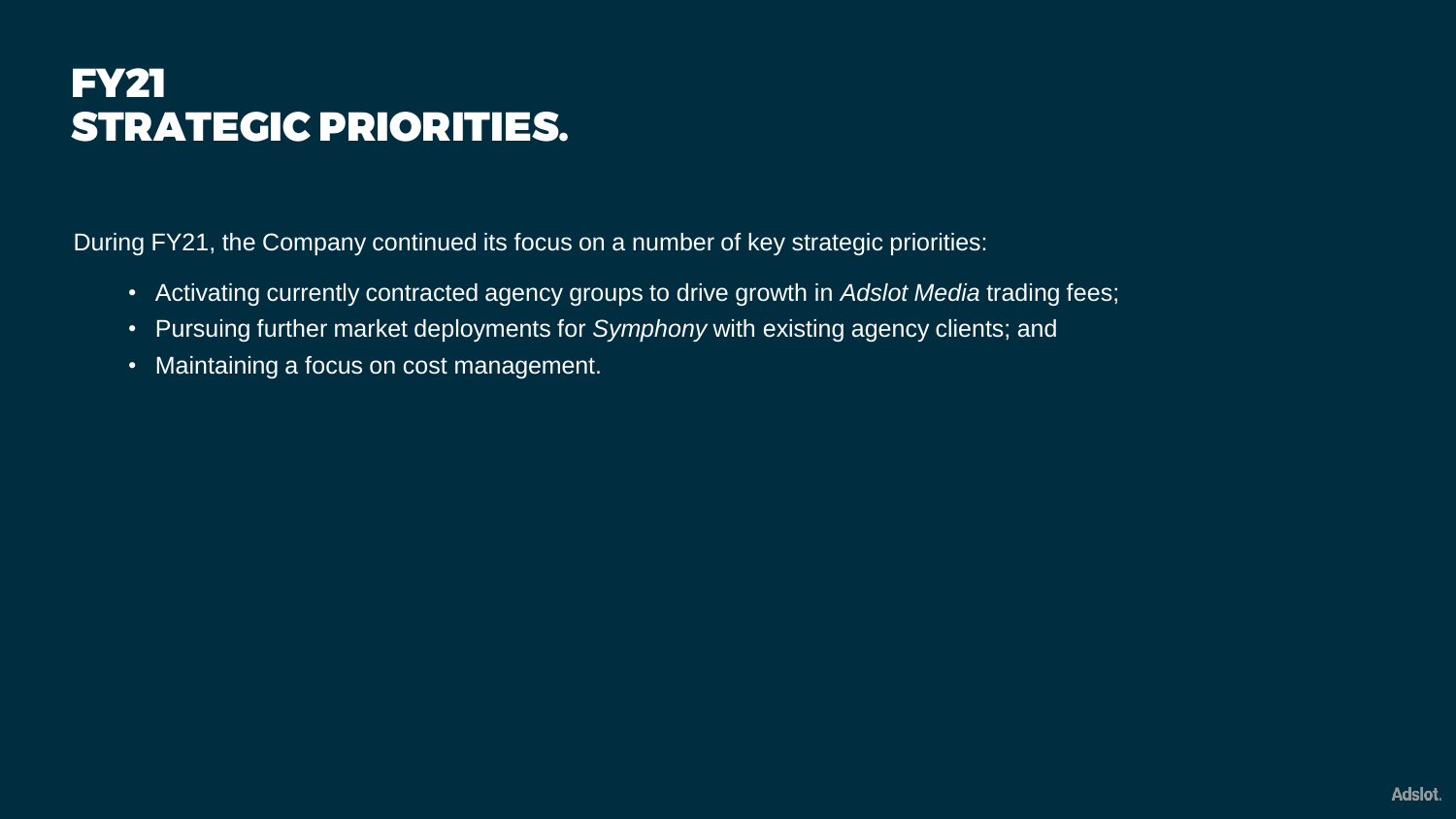#### FY21 EXECUTIVE SUMMARY.

- *Adslot Media* delivered its highest annual TTV\* of **\$28.3M** in FY21, an 82% increase on PCP
- *Adslot Media* continued to **sign** MSAs, **activate** existing MSA partners, and **implement** new partner marketplaces
- *Symphony* licence fees **grew by 10%+** HoH
- *Symphony* activated for **Omnicom Media Group** in The Netherlands, diversifying the Company's client footprint
- Minimum **three-year extension** of global GroupM *Symphony* contract signed, with *Adslot Media* trading terms baked in (allowing GroupM to use the *Adslot Media* marketplace in any market where *Symphony* is deployed)
- Continued focus on **cost management** with net operating cash outflows reducing to \$0.3M (vs \$3.4M operating cash outflows in FY20) with **cash** at year end of **\$6.8M (**vs \$6.2M at FY20 year end)
- The Company successfully completed a **\$4.0M capital raising** supported by key major shareholders during FY21

\* TTV (Total Transaction Value) represents the net value of media traded on the Adslot Media platform, including new bookings and any adjustments or cancellations made to previous bookings for a nominated period. TTV was previously reported by the Company as "the value of media traded on the Adslot Media platform"

Note: Half on Half (HoH) growth rates referenced are calculated against the last 6 months, being 6 months to 31 December 2020 Prior Corresponding Period (PCP) growth rates rates referenced are calculated against the prior financial year, being 12 months to 30 June 2020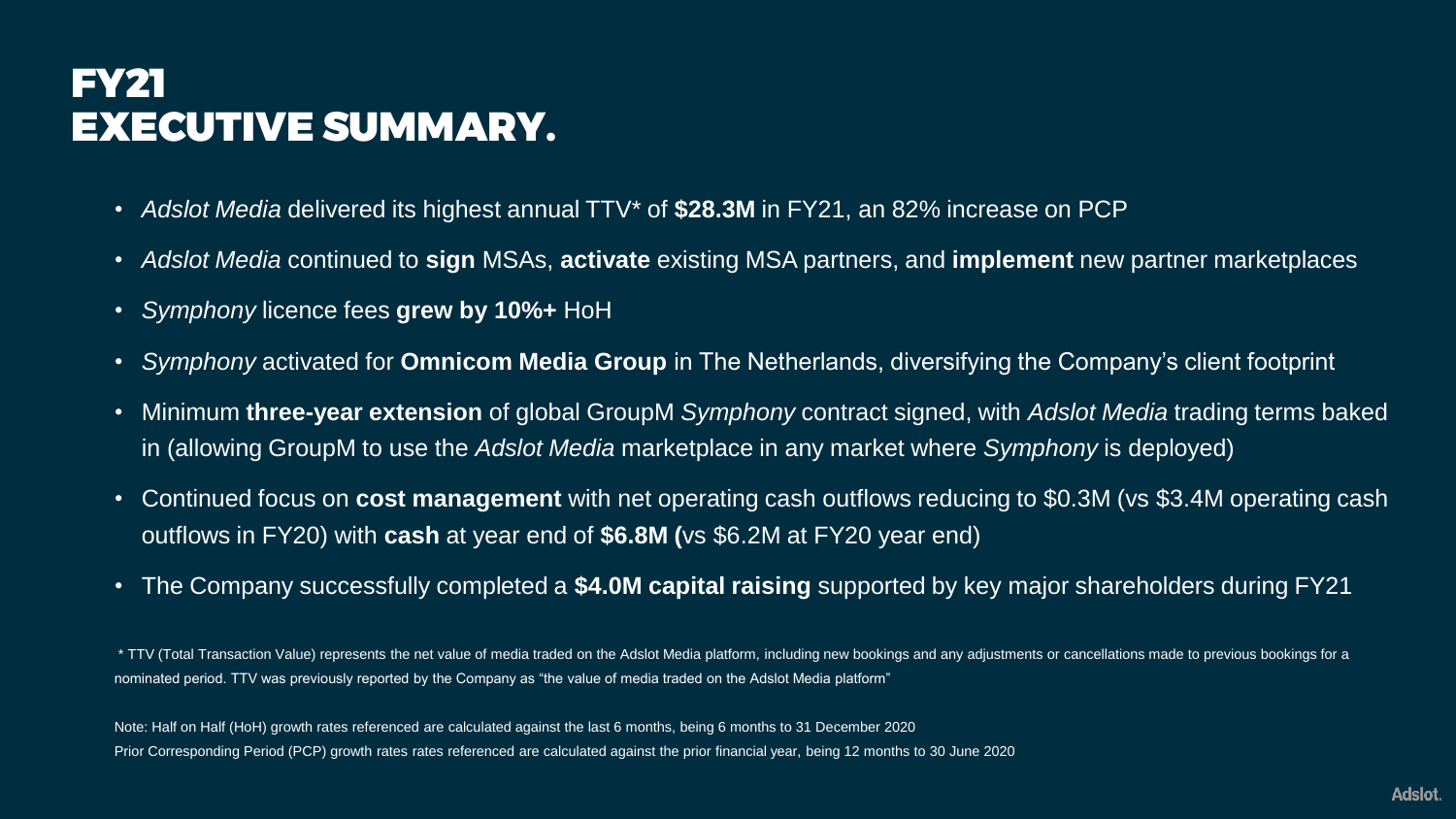#### FY21 FINANCIAL RESULTS.

**Licence Fee Revs down 28%, Trading Fee Revs up 41%**

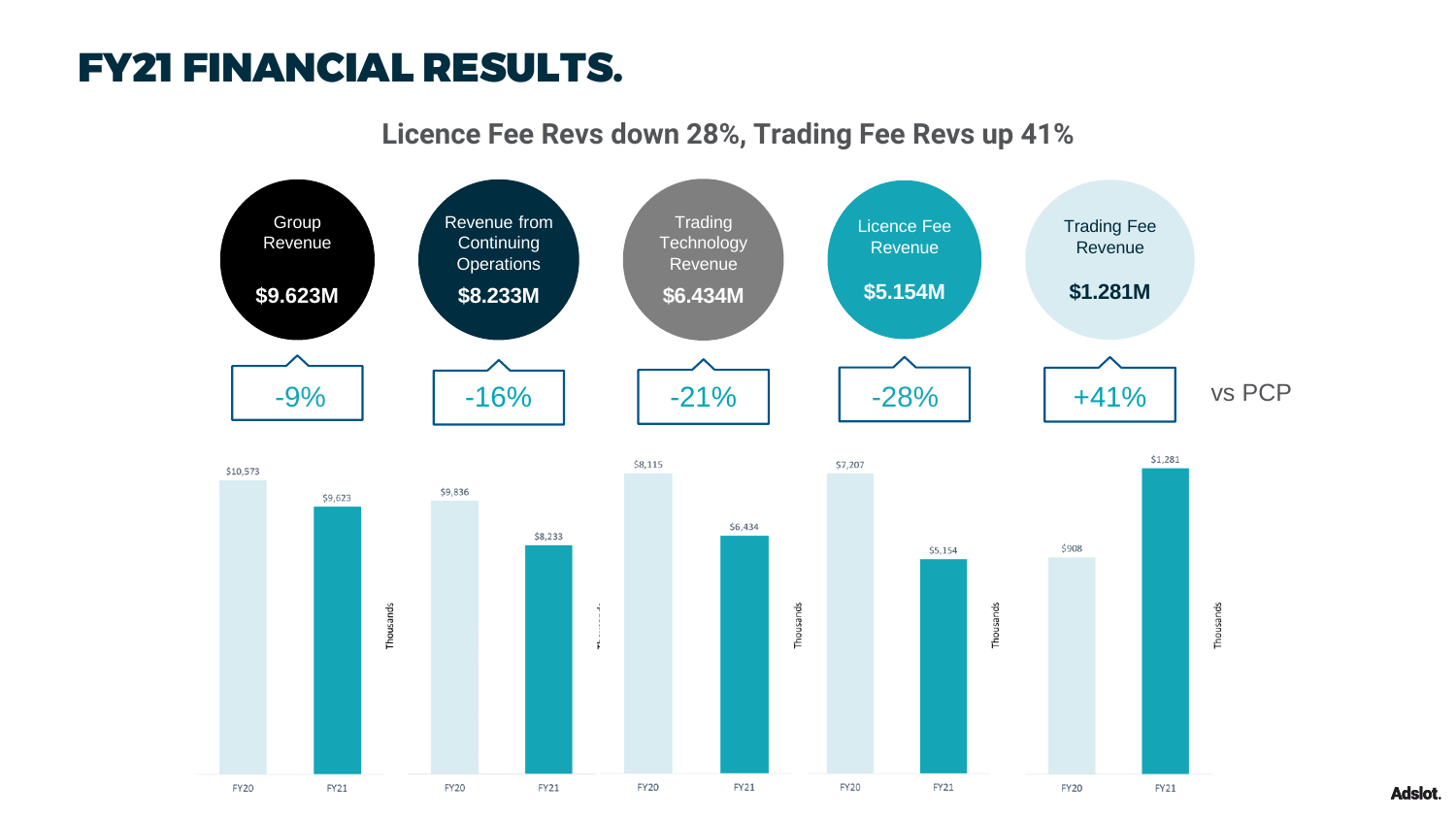#### OPERATING COSTS, EBITDA AND NPAT.



Note: FY20 EBITDA loss and NPAT loss includes impairment of Goodwill of \$10.0M and once off provision for FY16 R&D Claim of \$1.528M.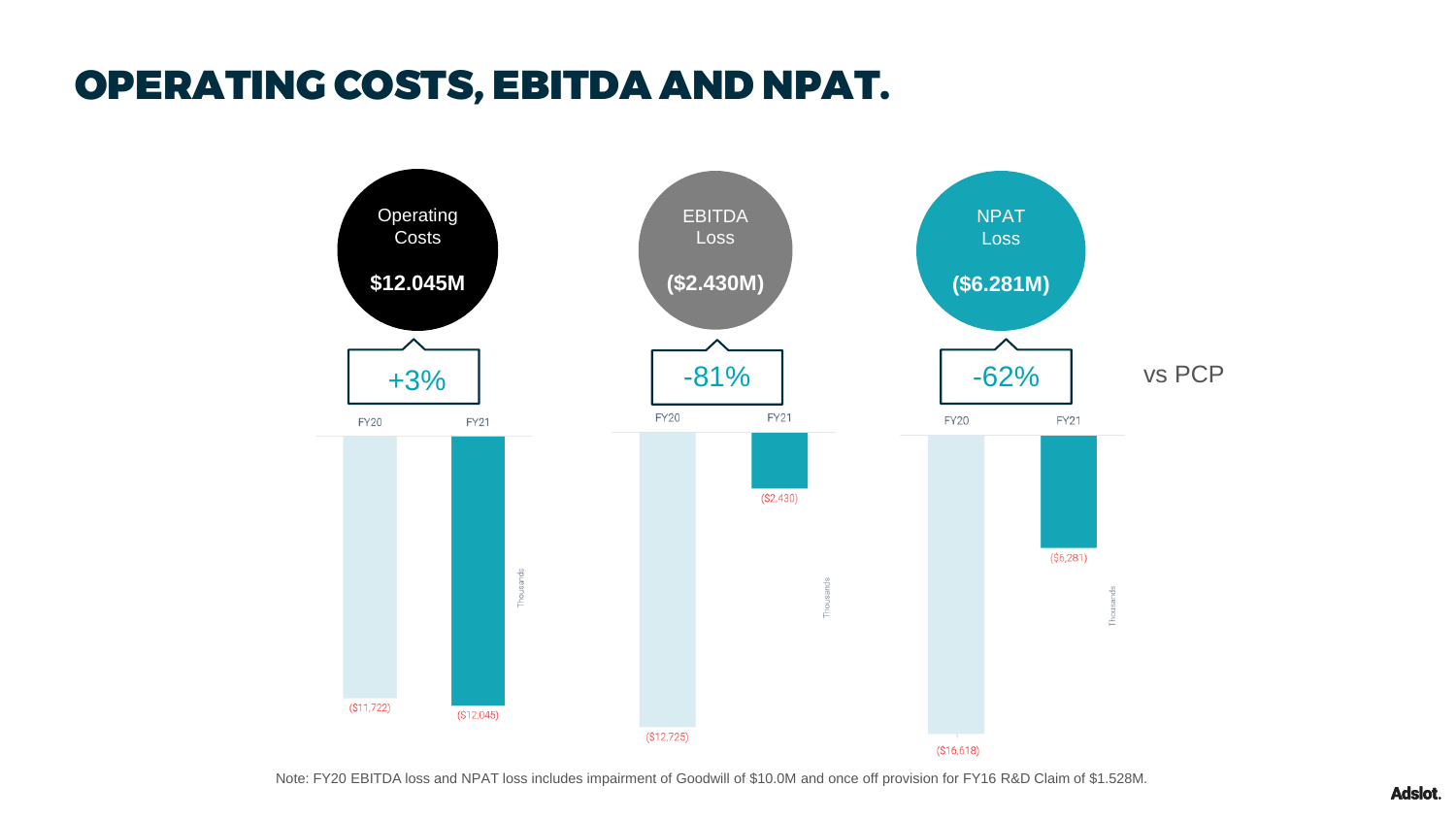#### COMPARED TO ADJUSTED FY20 EBITDA & NPAT.



Note: Adjusted EBITDA loss and Adjusted NPAT loss is after adding back impairment of Goodwill of \$10.0M and once off provision for FY16 R&D Claim of \$1.528M to FY20 results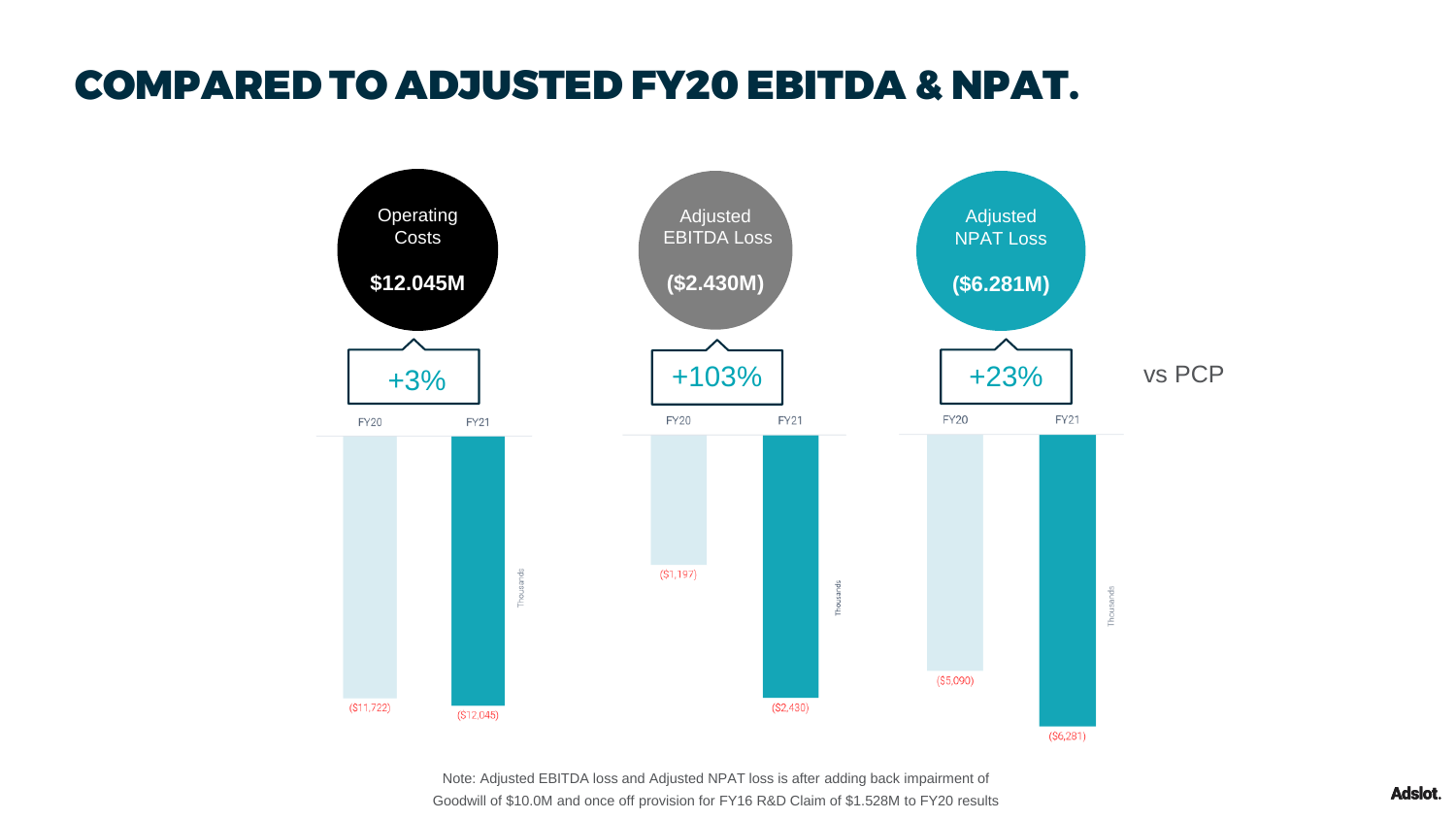## REVENUE SEGMENTS.

Three main revenue sources:

- **Licence Fees** generated primarily from *Symphony* (but also from *Adslot Media*)*;*
- *Trading Fees* generated primarily from *Adslot Media* (but also from *Symphony*); and,
- **Service Fees** derived mostly from SME customers of the Company's *Webfirm* division, but also from services provided to *Symphony* and *Adslot Media* customers.

**Licence Fees** and **Trading Fees** combine to form **Trading Technology Revenue**.

This is the strategic revenue that the business is focused on.

#### **Strategic Revenue**

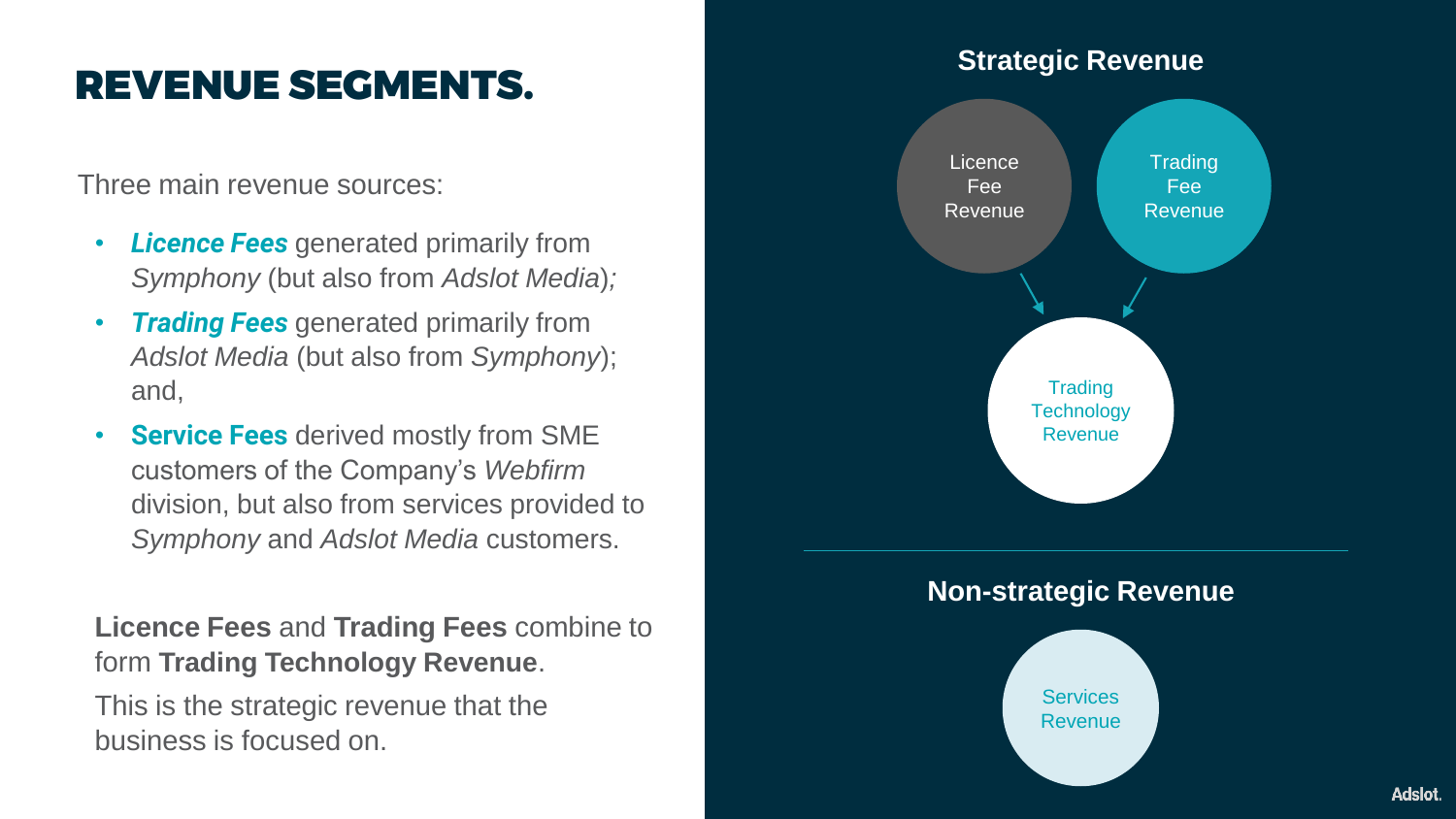### LICENCE FEE REVENUE.



Licence Fees declined 28% on prior corresponding period (PCP) due to renegotiation of GroupM Symphony MSA including:

- Temporary fee reductions and market tier caps in the half year to 31 December 2020 due to COVID-19;
- Reduction in non-market related development fees with a corresponding reduction in costs.

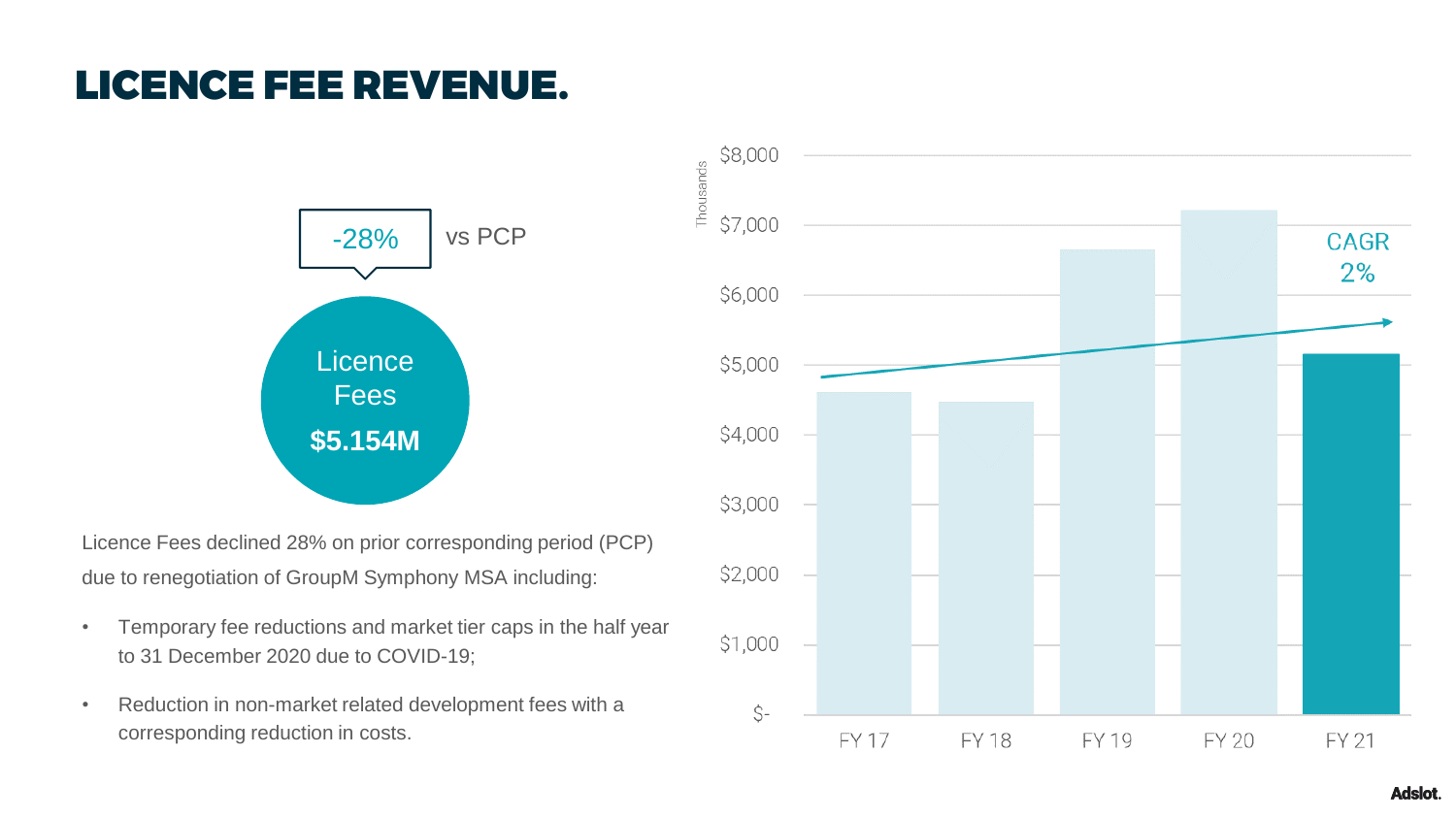#### TRADING FEE REVENUE.





- Note: Trading Fee revenues are invoiced and recognised in the Company accounts in the month(s) in which the advertising activity is published, and on a pro-rata basis where activity falls over multiple months.
- The Total Transaction Value, which the company announces in quarterly activity reports, reflects the value of all media traded in the relevant quarter, regardless of the dates in which the activity runs.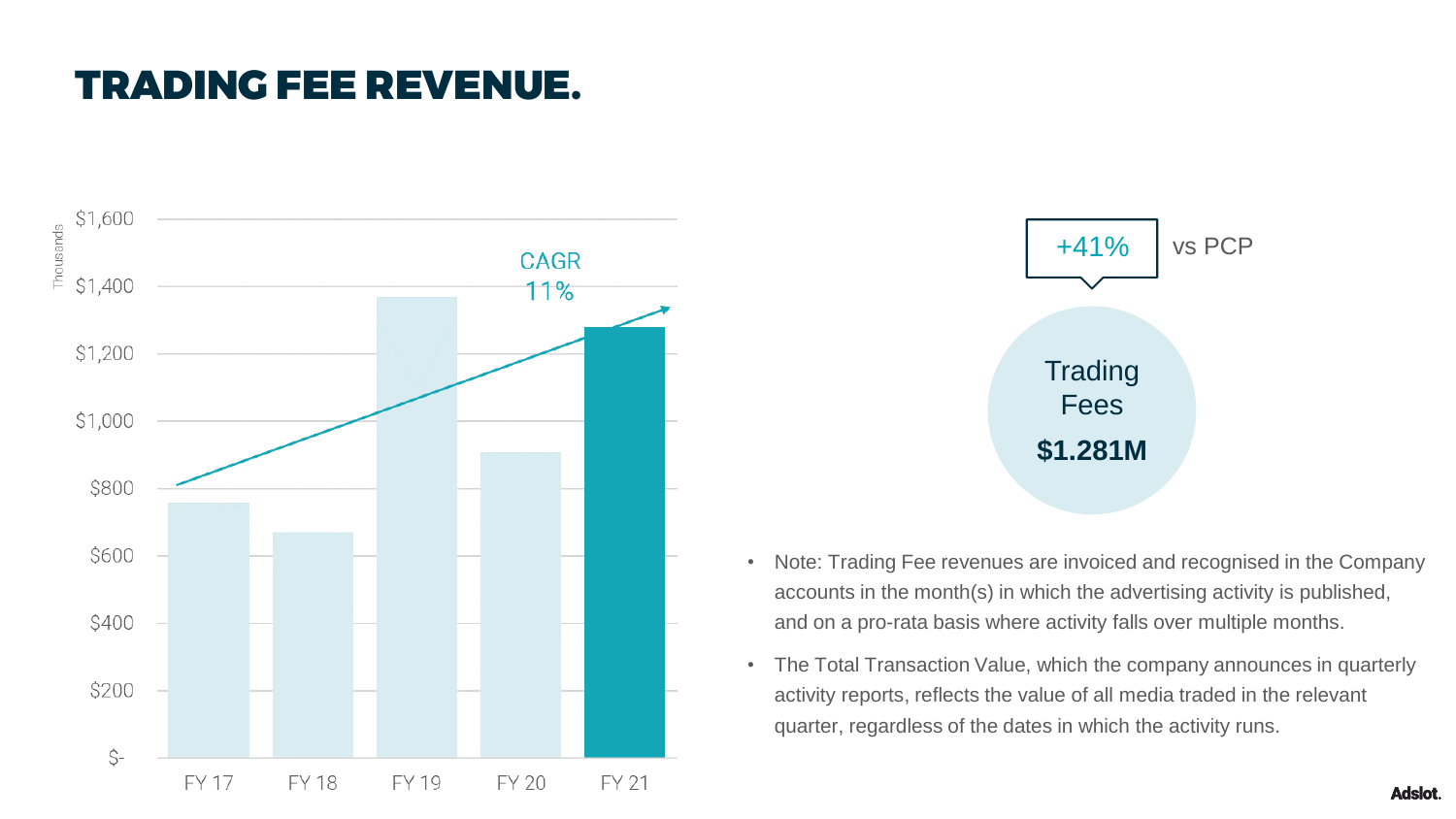# TRADING TECHNOLOGY REVENUE.



- Trading Technology revenue (Licence Fees and Trading Fees combined) declined by 21% on prior corresponding period (PCP).
- The decrease in Trading Technology revenue was driven by a reduction of \$2.053M (-28%) in Licence Fees and a growth of \$0.372M (41%) in Trading Fees.

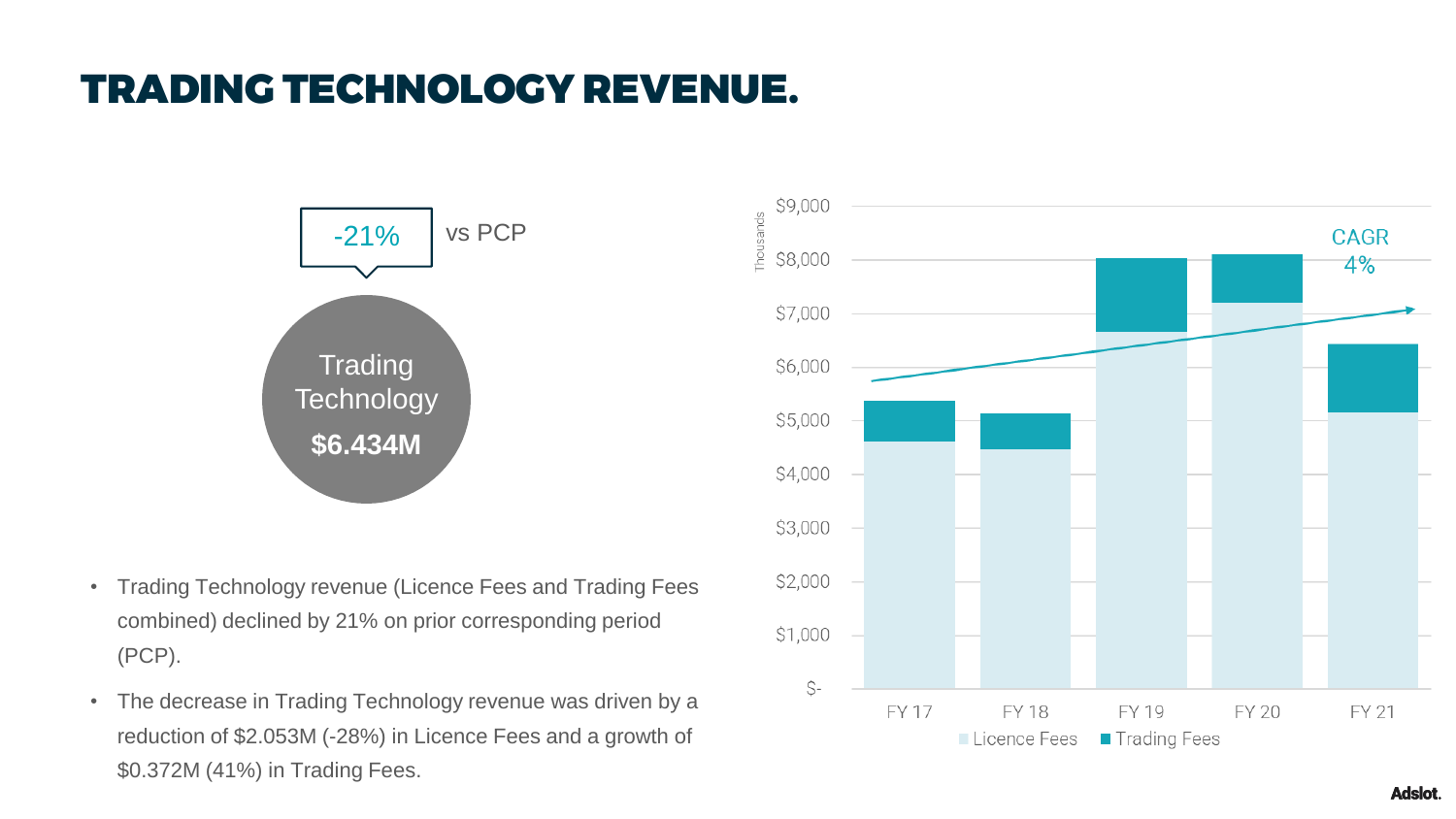#### SERVICES REVENUE.



- The majority of services revenue comes from the Company's *Webfirm* services division (\$1.498M).
- Non-Strategic Services revenue of \$1.791M represents a 7% increase on PCP.

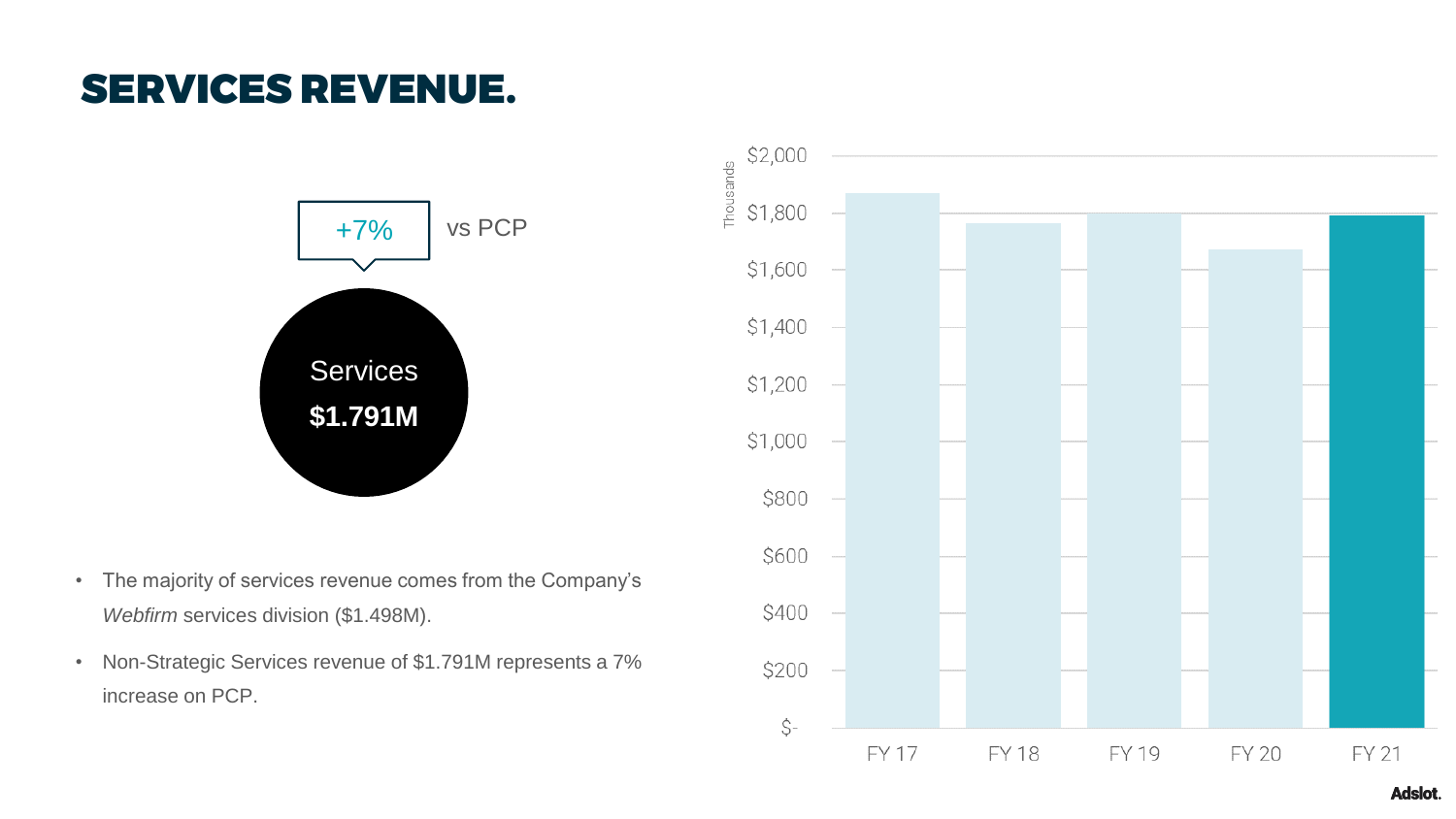## OPERATING COSTS.



![](_page_11_Figure_2.jpeg)

- Total Operating costs of \$12.045M were 3% higher on prior corresponding period (PCP).
- Operating Costs are Total Expenses excluding Depreciation and Amortisation, interest expenses, once off R&D Provision, goodwill impairment and taxes.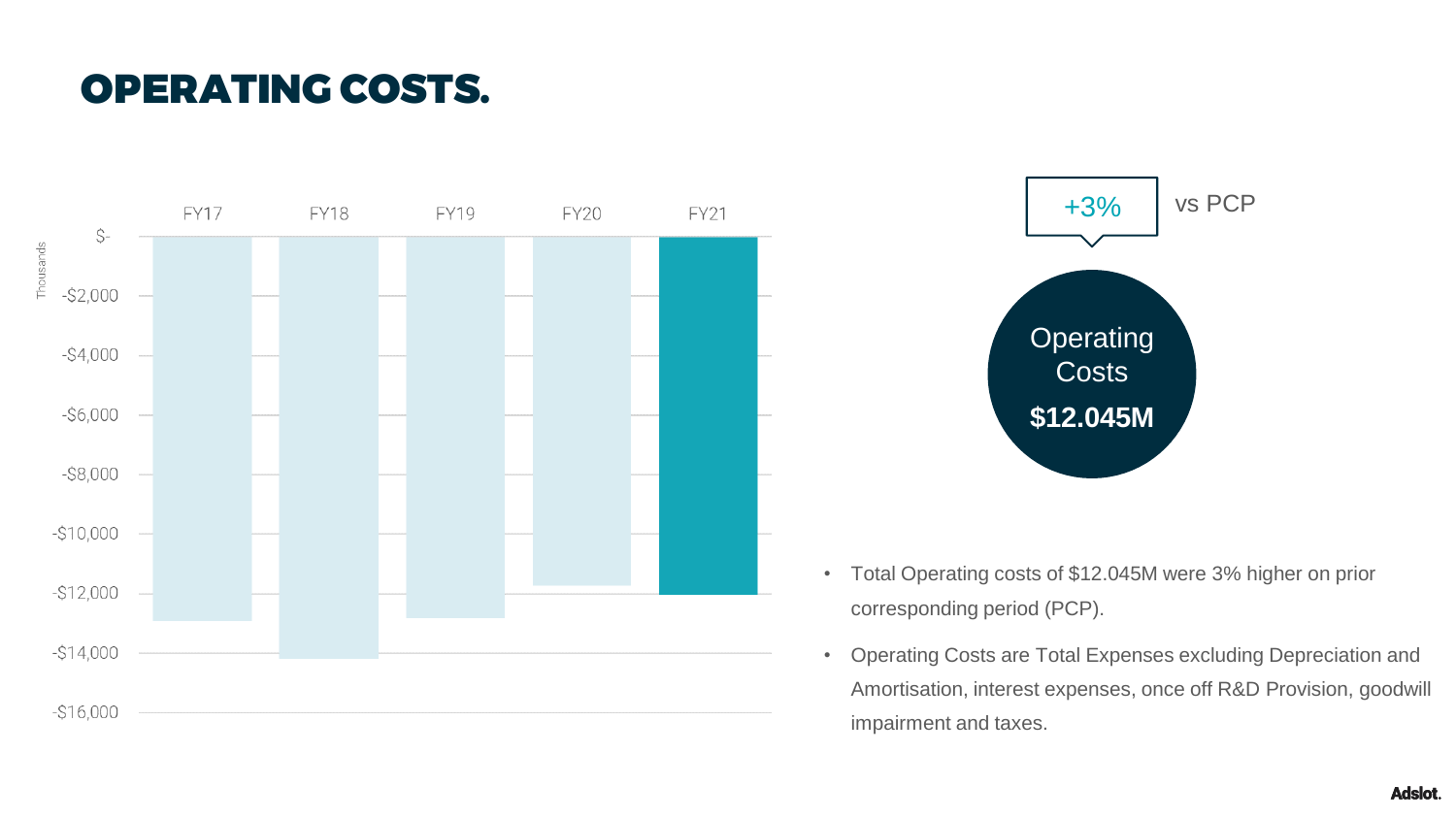# OPERATING COSTS.

- Total Operating costs of \$12.04m for the year were 3% higher on PCP.
- Operating Costs are Total Expenses excluding depreciation and amortisation, interest expenses, once off R&D provision, intangible impairment and Taxes.
- Employee benefits expense were flat on PCP (\$7.63m).
- Cost management continues to be a focus.
- Cost reductions have been targeted to ensure:
	- No disruption to new client activation or existing client relationships;
	- Continued investment in strategic and revenue-generating product development.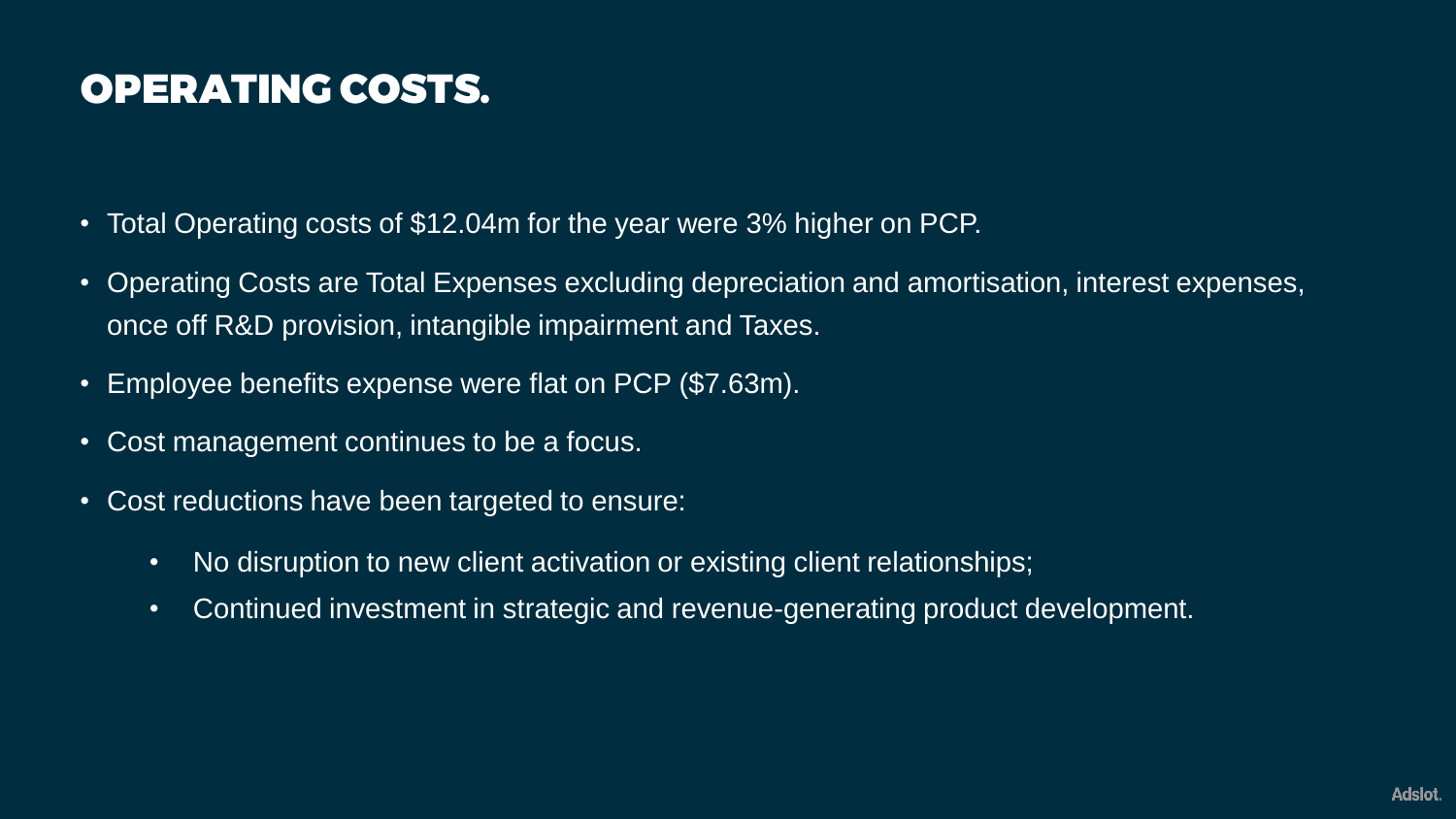#### EBITDA.

![](_page_13_Figure_1.jpeg)

Note: FY20 includes once off impairment of Goodwill of \$10.0M and once off provision for FY16 R&D Claim of \$1.528M. EBITDA loss after excluding those once off items was \$1.197M.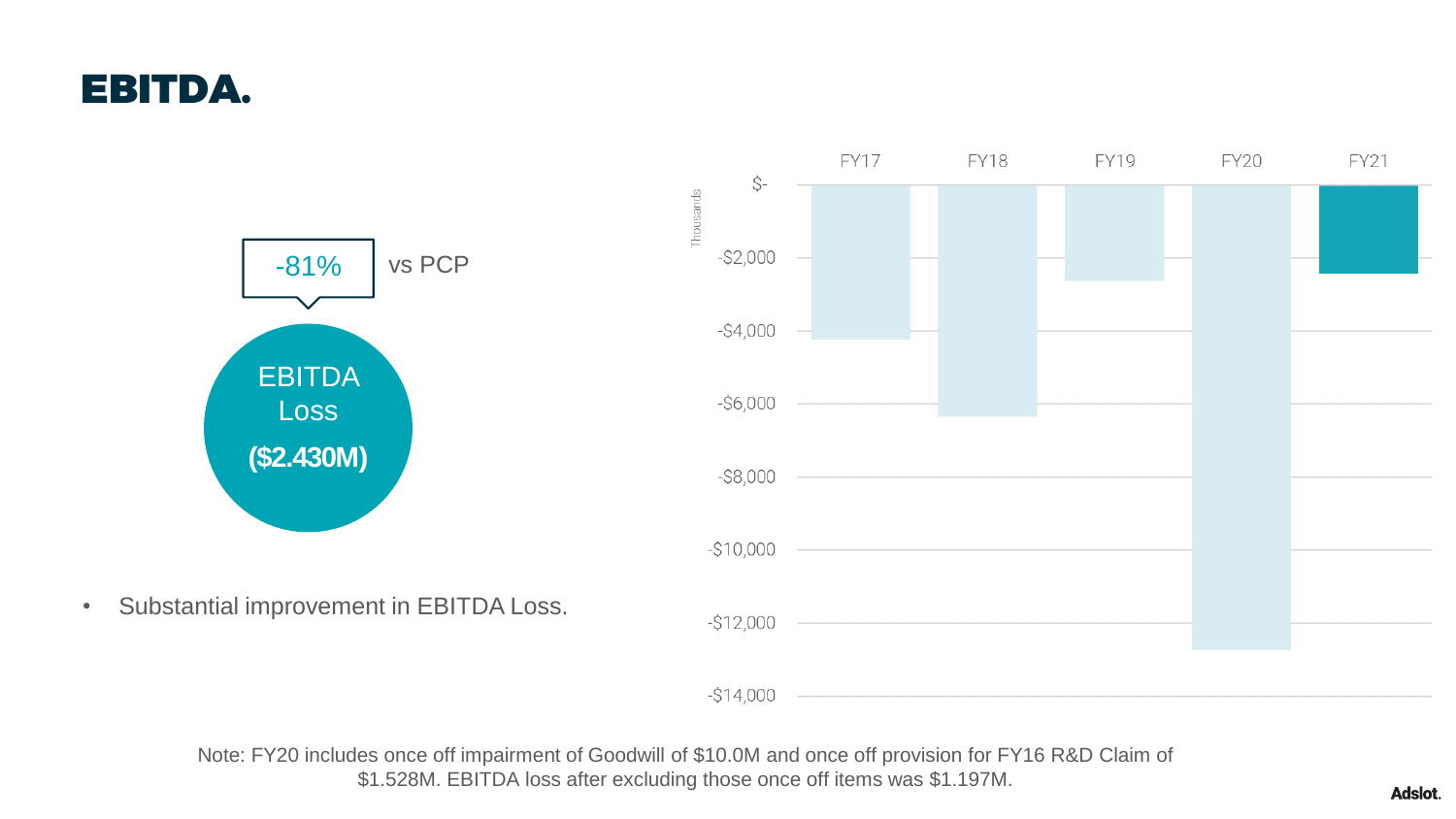# COMPARED TO FY20 ADJUSTED EBITDA.

![](_page_14_Figure_1.jpeg)

Note: Adjusted EBITDA is after adding back impairment of Goodwill of \$10.0M and once off provision for FY16 R&D Claim of \$1.528M to the Unadjusted EBITDA loss (\$12.725M)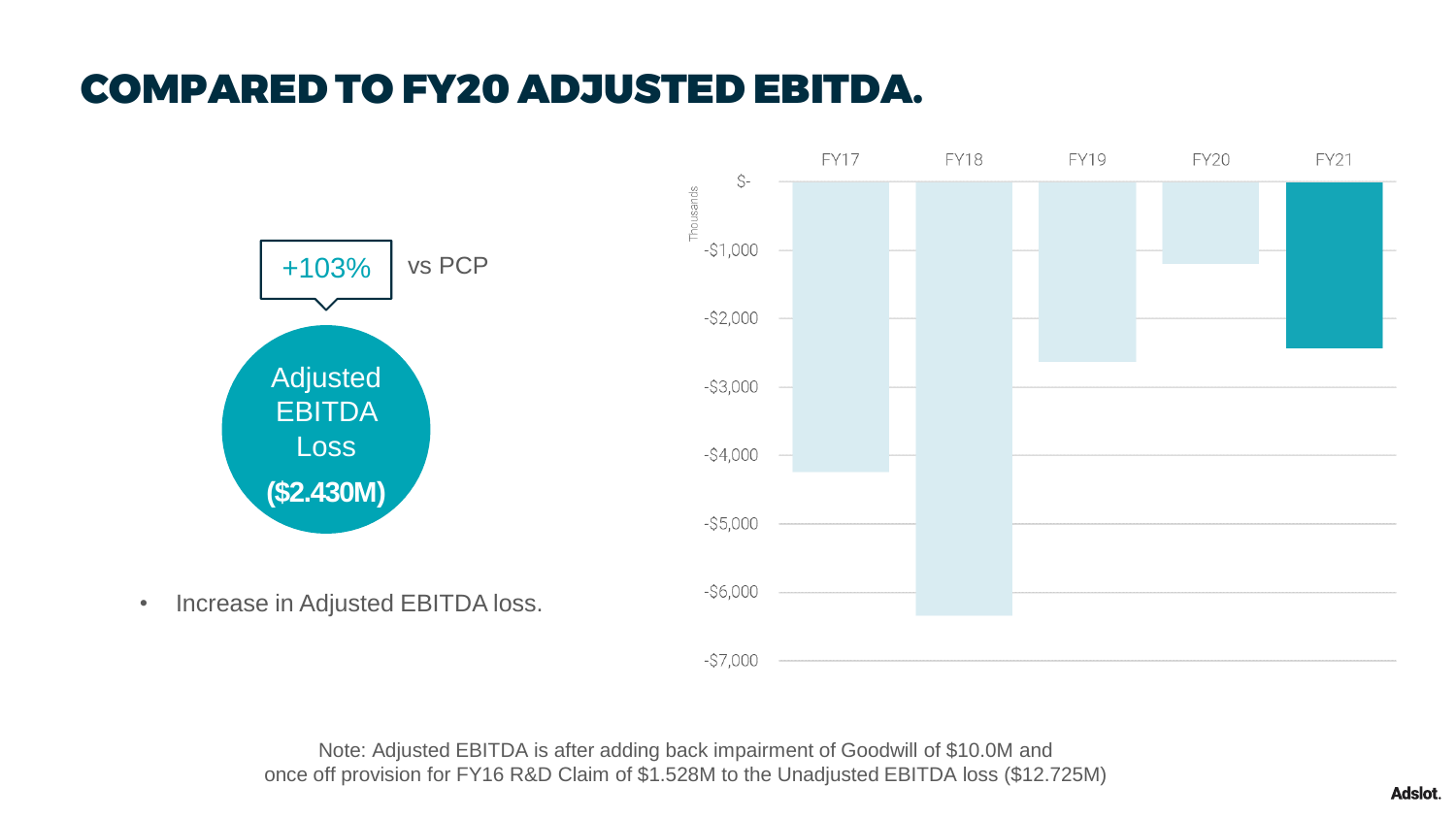NPAT.

![](_page_15_Figure_1.jpeg)

![](_page_15_Figure_2.jpeg)

• NPAT Loss decreased by 62% on PCP to \$6.281M.

Note: FY20 includes once off impairment of Goodwill of \$10.0M and once off provision for FY16 R&D Claim of \$1.528M. NPAT loss after excluding those once off items was \$5.090M.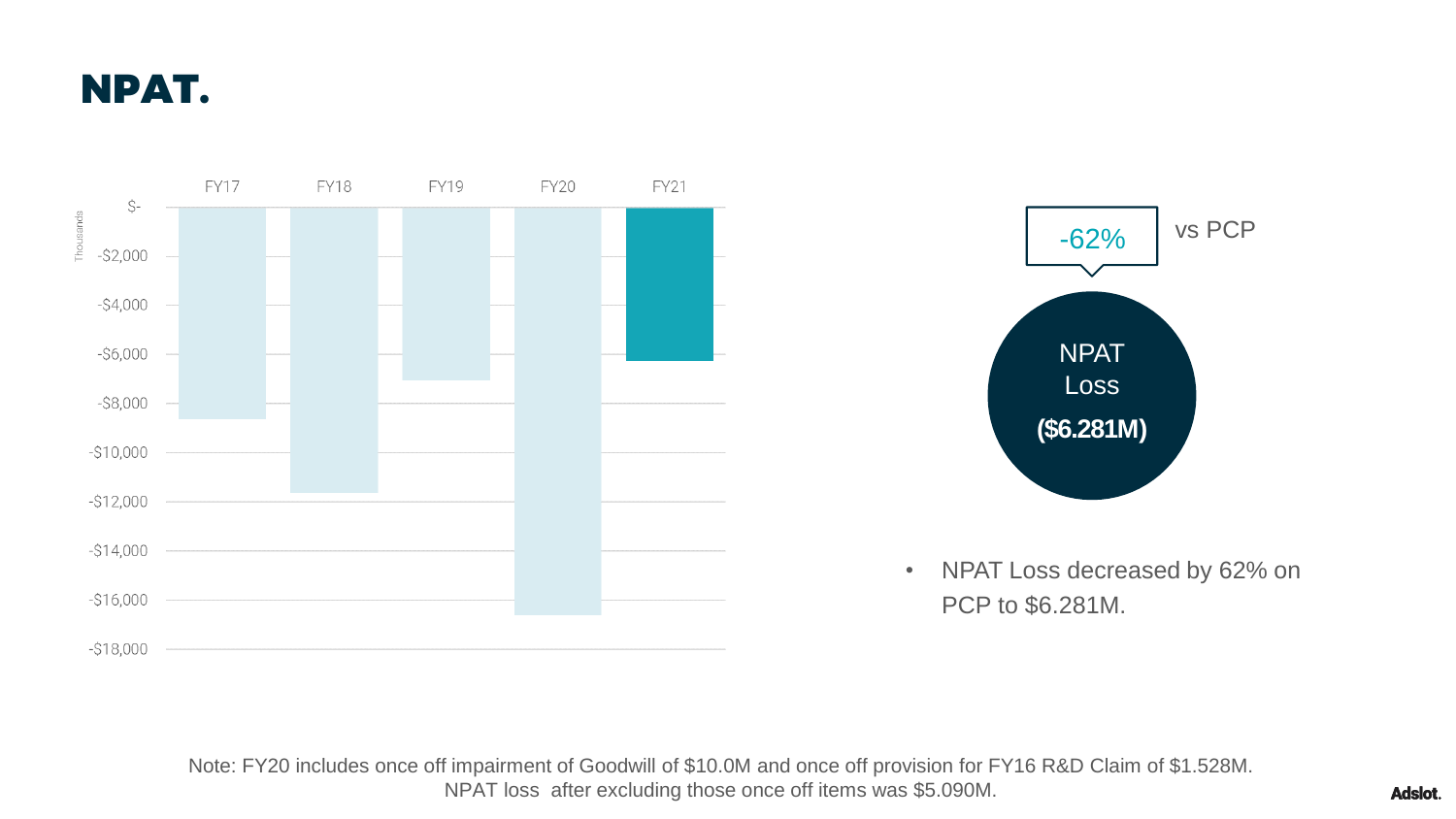# COMPARED TO ADJUSTED FY20 NPAT.

![](_page_16_Figure_1.jpeg)

![](_page_16_Figure_2.jpeg)

• Adjusted NPAT Loss increased by 23% on PCP to \$6.281M

Note: Adjusted NPAT loss is after adding back impairment of Goodwill of \$10.0M and once off provision for FY16 R&D Claim of \$1.528M to the Unadjusted NPAT loss (\$16.618M) in FY20.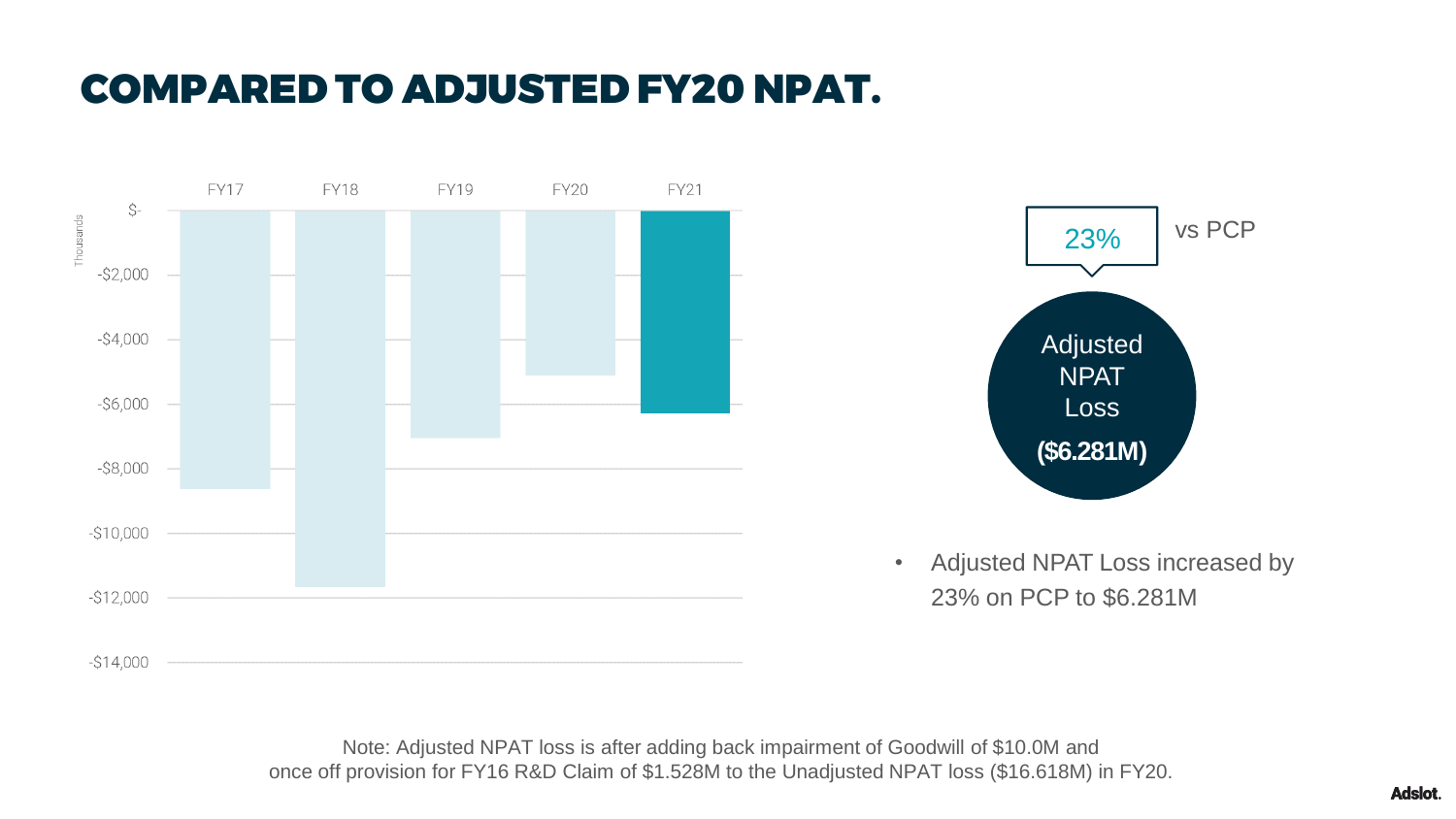#### CASH RECEIPTS, OPERATING CASH FLOWS AND YEAR END CASH POSITION.

![](_page_17_Figure_1.jpeg)

**Adslot**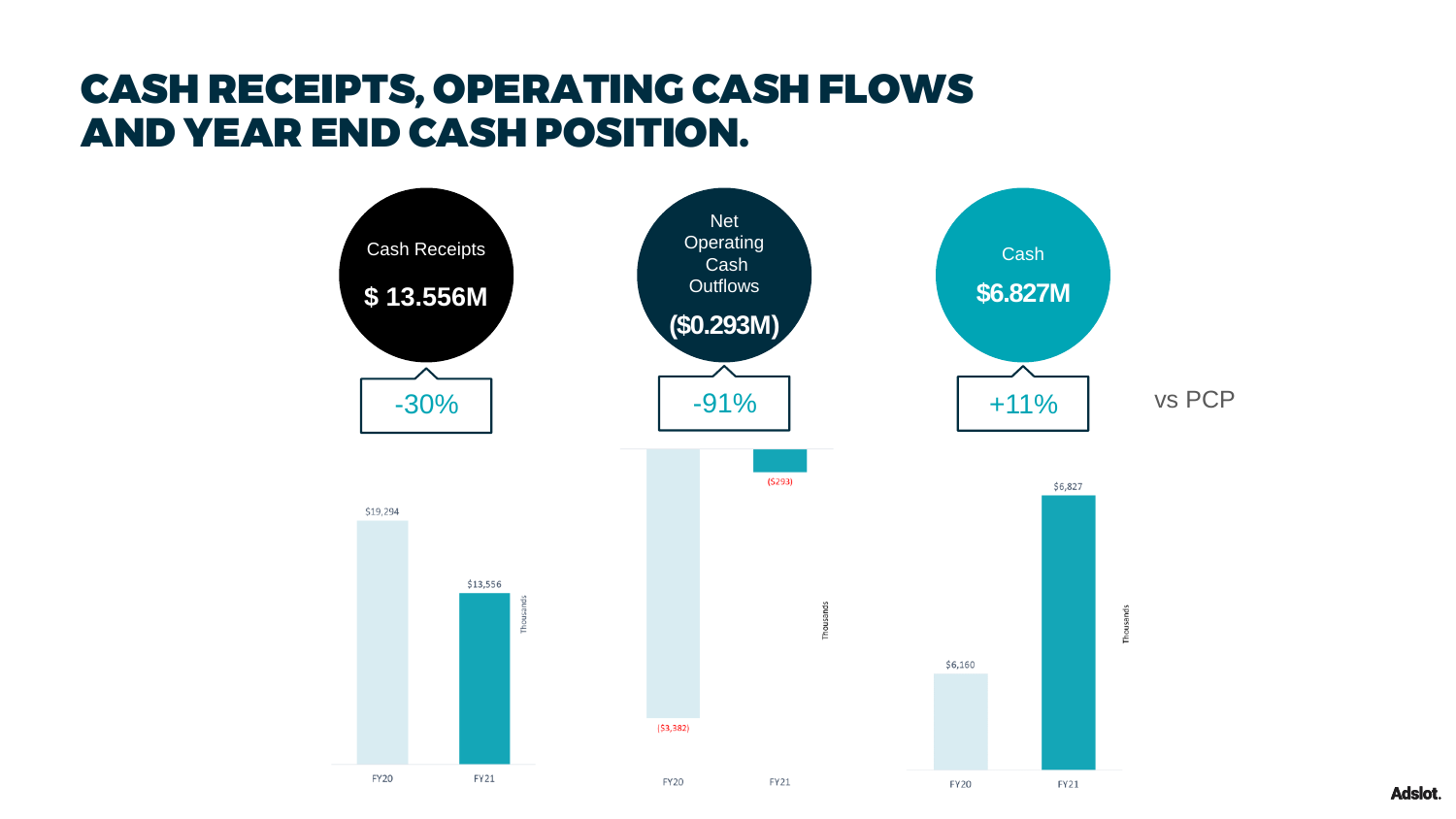# STRATEGIC PRIORITIES FOR THE COMING YEAR.

During FY2022, the Company will continue its focus on the following strategic priorities:

- Scale trading on *Adslot Media* partner marketplaces in the US and UK;
- Further activate and scale trading from contracted agency groups;
- Explore strategic partnerships with industry players to extend *Adslot Media* product capabilities;
- Deploy additional *Symphony* markets with new and existing clients during the second half of the FY2022:
- Deploy integrated *Symphony - Adslot Media* platform to additional *Symphony* markets; and
- Maintain a focus on cost management.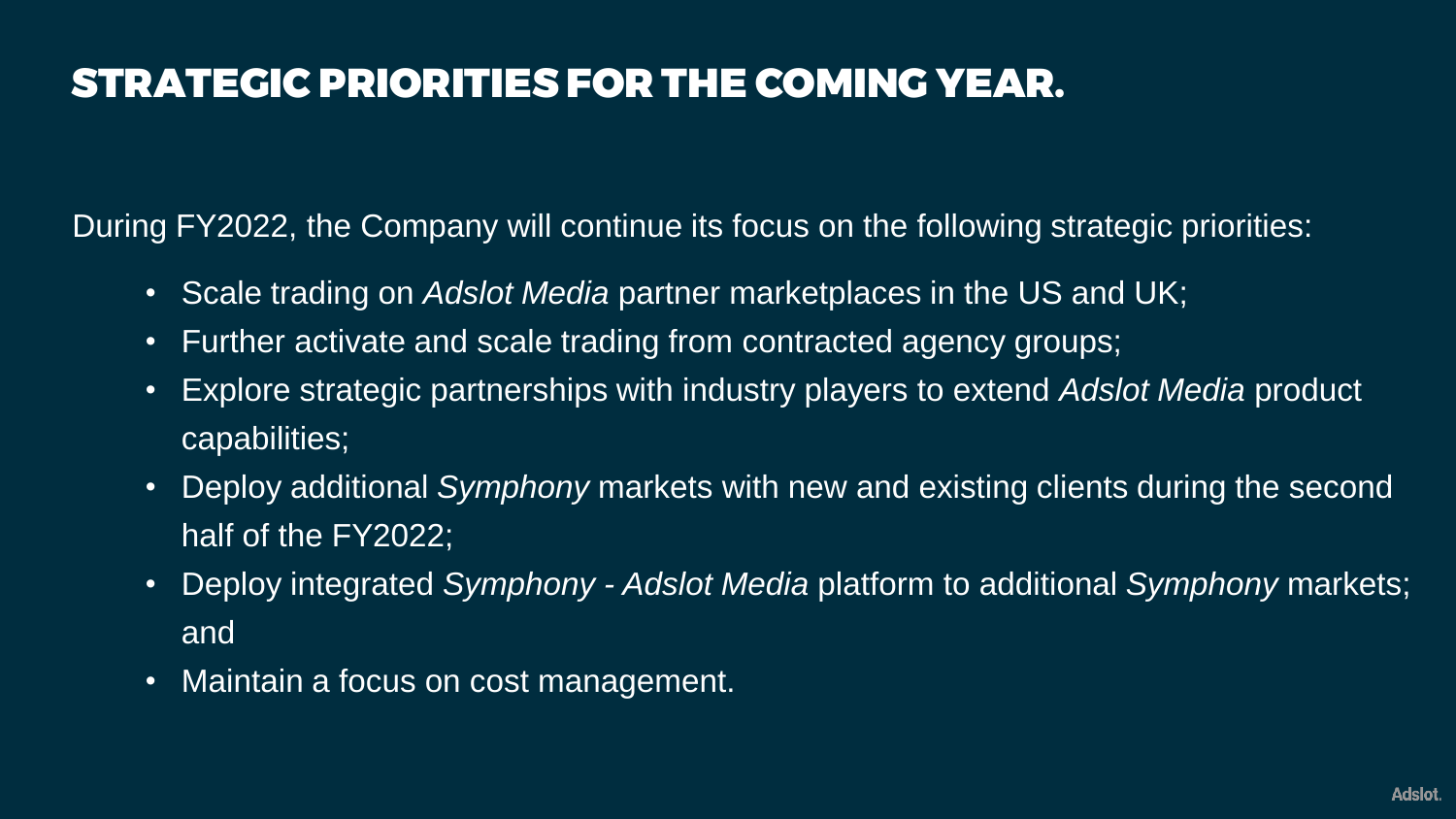#### DISCLAIMER.

The information contained in this presentation is given in good faith and has been prepared from information believed to be accurate and reliable. The information presented does not take into account your individual financial circumstances and it is not designed to be a substitute for specific financial or investment advice or recommendations and should be relied upon as such. You should consider talking to your financial adviser before making an investment decision. So far as the law allows, Adslot Ltd excludes all liability for any loss or damage whether direct, indirect or consequential. This presentation includes forward-looking statements that are based on information and assumptions known to date and are subject to various risks and uncertainties. Actual results, performance or achievements could be significantly different from those expressed in, or implied by, these forward-looking statements. Such forward-looking statements are not guarantees of future performance. They involve known and unknown risks, uncertainties and other factors, many of which are beyond the control of Adslot Ltd, and which may cause actual results to differ materially from those expressed in this presentation.